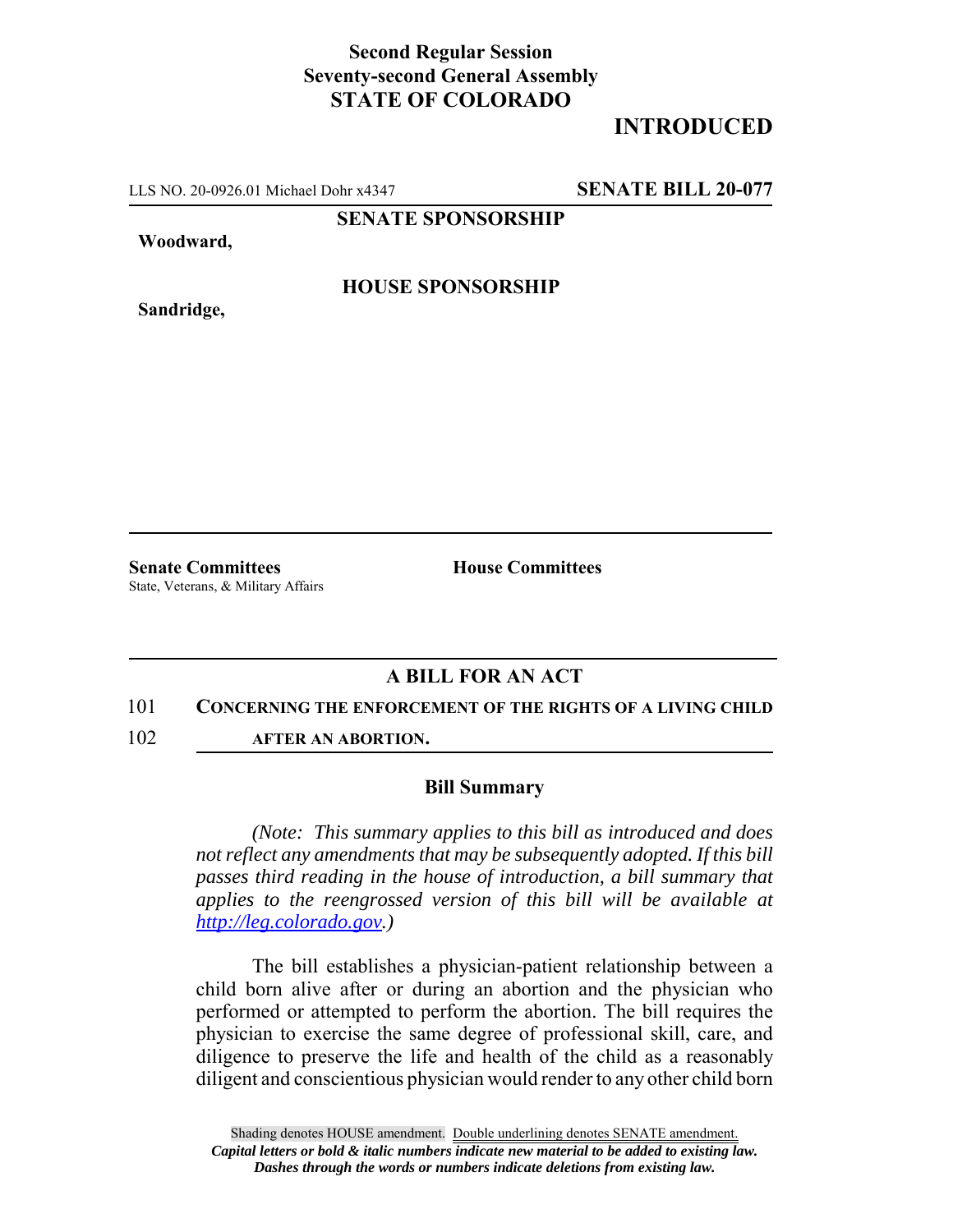alive at the same gestational age and requires that the child born alive be immediately transferred to a hospital. The bill creates a civil penalty of \$100,000 for a violation enforceable by the attorney general, makes a violation a class 3 felony, and makes a conviction unprofessional conduct for licensing purposes.

 *Be it enacted by the General Assembly of the State of Colorado:* **SECTION 1.** In Colorado Revised Statutes, **add** 12-240-146 as follows: **12-240-146. Physician-patient relationship - child born alive.** (1) A PHYSICIAN-PATIENT RELATIONSHIP IS ESTABLISHED BETWEEN A CHILD BORN ALIVE AFTER OR DURING AN ABORTION AND THE PHYSICIAN WHO PERFORMED OR ATTEMPTED TO PERFORM THE ABORTION. THE PHYSICIAN MUST EXERCISE THE SAME DEGREE OF PROFESSIONAL SKILL, CARE, AND DILIGENCE TO PRESERVE THE LIFE AND HEALTH OF THE CHILD AS A REASONABLY DILIGENT AND CONSCIENTIOUS PHYSICIAN WOULD RENDER TO ANY OTHER CHILD BORN ALIVE AT THE SAME GESTATIONAL AGE.FOR PURPOSES OF THIS SUBSECTION (1), "PROFESSIONAL SKILL, CARE, AND DILIGENCE" REQUIRES THAT THE PHYSICIAN WHO PERFORMED OR ATTEMPTED THE ABORTION ENSURES THAT THE CHILD BORN ALIVE IS IMMEDIATELY TRANSFERRED TO A HOSPITAL. (2) A WOMAN ON WHOM AN ABORTION IS PERFORMED OR

 ATTEMPTED TO BE PERFORMED MAY NOT BE HELD LIABLE PURSUANT TO THIS SECTION.

 (3) (a) A PHYSICIAN WHO VIOLATES SUBSECTION (1) OF THIS SECTION BY FAILING TO PROVIDE THE APPROPRIATE MEDICAL TREATMENT TO A CHILD BORN ALIVE AFTER OR DURING AN ABORTION OR AN 22 ATTEMPTED ABORTION IS LIABLE TO THE STATE FOR A CIVIL PENALTY OF NOT LESS THAN ONE HUNDRED THOUSAND DOLLARS. THE ATTORNEY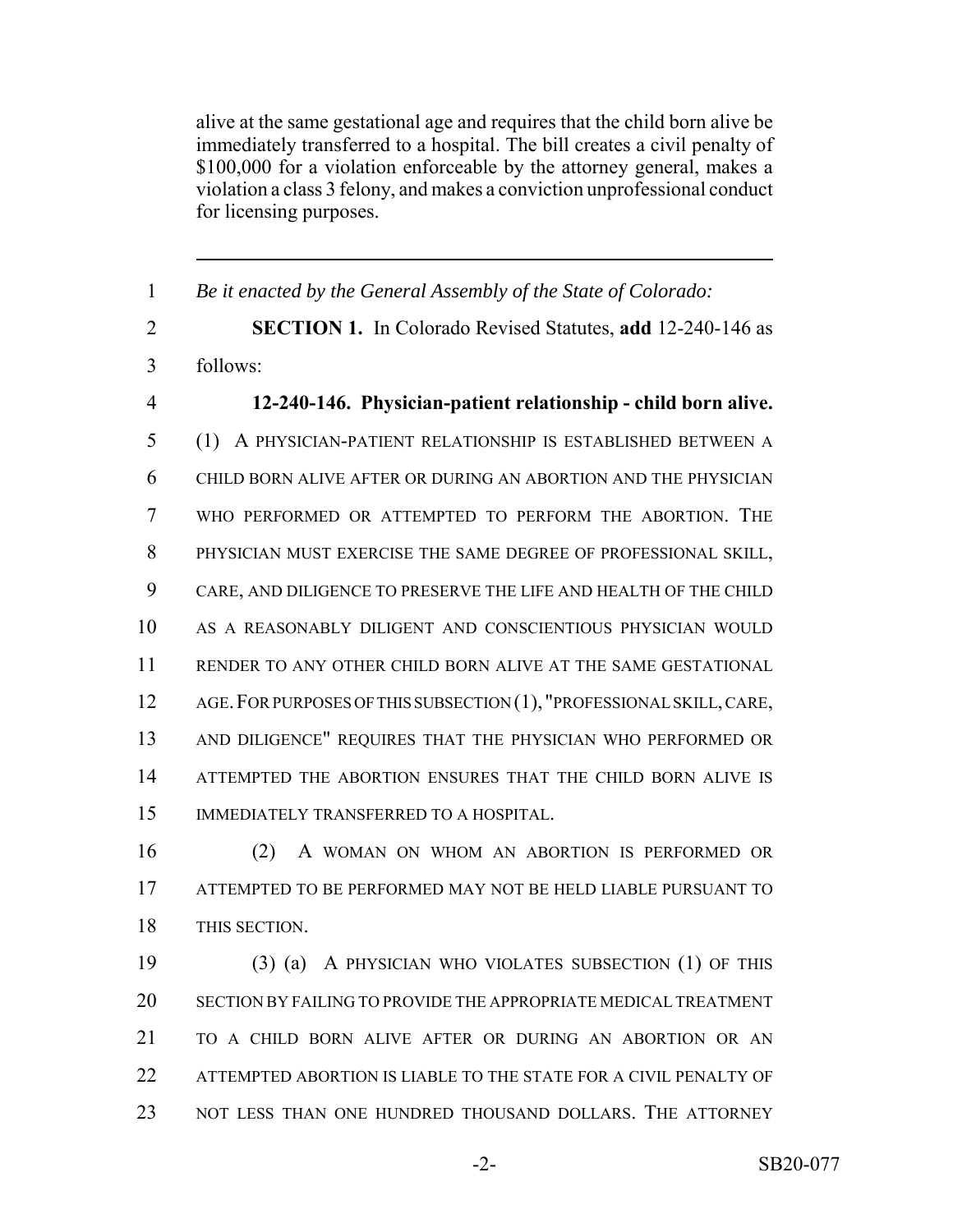GENERAL MAY BRING A SUIT TO COLLECT THE PENALTY. IN ADDITION TO THE CIVIL PENALTY, THE ATTORNEY GENERAL MAY RECOVER REASONABLE ATTORNEY'S FEES. THE CIVIL PENALTY DESCRIBED IN THIS SUBSECTION (3)(a) IS IN ADDITION TO ANY OTHER RECOVERY AUTHORIZED UNDER OTHER LAW.

 (b) A PHYSICIAN OR HEALTH CARE PRACTITIONER WHO VIOLATES SUBSECTION (1) OF THIS SECTION BY FAILING TO PROVIDE THE APPROPRIATE MEDICAL TREATMENT TO A CHILD BORN ALIVE AFTER OR DURING AN ABORTION OR AN ATTEMPTED ABORTION COMMITS A CLASS 3 FELONY.

 (4) (a) A PERSON WHO HAS KNOWLEDGE OF A FAILURE TO COMPLY WITH THIS SECTION SHALL REPORT IT TO THE ATTORNEY GENERAL. THE IDENTITY AND ANY PERSONALLY IDENTIFIABLE INFORMATION OF THE PERSON REPORTING THE FAILURE TO COMPLY WITH THIS SECTION IS CONFIDENTIAL.

 (b) A PERSON WHO FAILS TO COMPLY WITH SUBSECTION (4)(a) OF THIS SECTION COMMITS A CLASS 1 MISDEMEANOR.

 **SECTION 2.** In Colorado Revised Statutes, 12-240-121, **add** 19  $(1)(gg)$  as follows:

 **12-240-121. Unprofessional conduct - definitions.** (1) "Unprofessional conduct" as used in this article 240 means:

 (gg) A CONVICTION FOR VIOLATING SECTION 12-240-146, REGARDING THE PHYSICIAN-PATIENT RELATIONSHIP OF A CHILD BORN 24 ALIVE AFTER OR DURING AN ABORTION.

 **SECTION 3. Potential appropriation.** Pursuant to section 2-2-703, C.R.S., any bill that results in a net increase in periods of imprisonment in state correctional facilities must include an appropriation